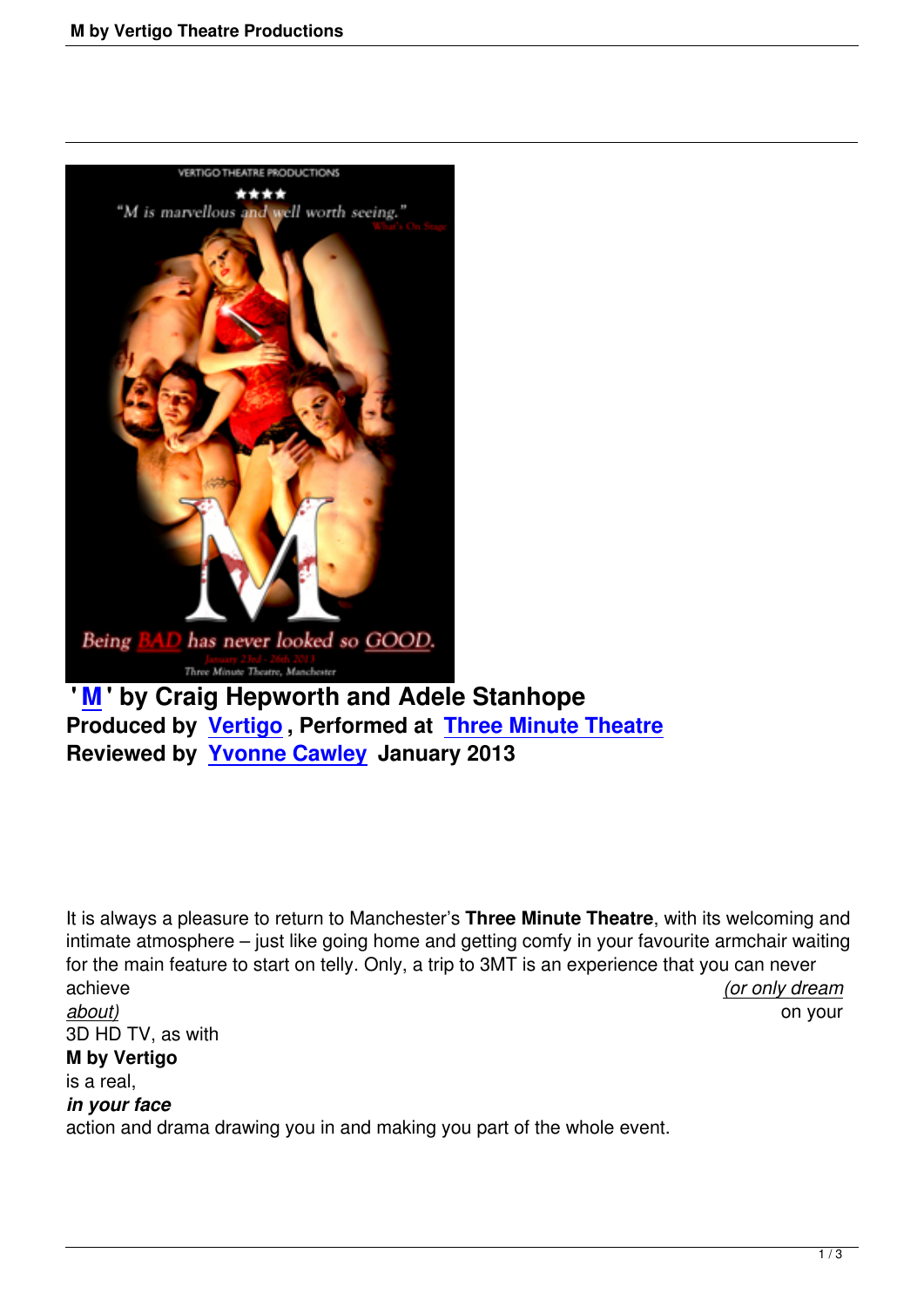The play '**M**' by **Craig Hepworth** and **Adele Stanhope**, billed as '*a homage to trashy thrillers of the 90s from Cruel Intentions to Basic Instincts plus tipping its hat to the old stage thrillers* ' was a treat for sure. What I was expecting from the promotional blurb was a kind of slap stick, tongue in cheek and funny plot with a storyline basically made up from snippets of various old movies. What I actually witnessed was an extremely sleek and beautifully ' *executed*

' production with wonderfully worked plots (and oh yes we were treated to a whole host of these).

Everything about this play was exquisite from start to finish, although early on in the first act that some of the lines were delivered rather too quickly and could have benefitted from some more dramatic pause for effects. This is only a minor point, for as the play progressed, and the actors settled in and relaxed a little more, the lines were perfectly delivered with expert comic timing.

We had shocks, suspense, an abundance of humour and a whole cast of intriguing characters that morphed alongside the twisting plot, bringing it to a final crescendo. Basically an 'oh well I never saw that coming' ending which will also apply to those who have seen a previous production a few years ago, because Craig and Adele have painstakingly unpicked and re-ravelled the plot and ending!